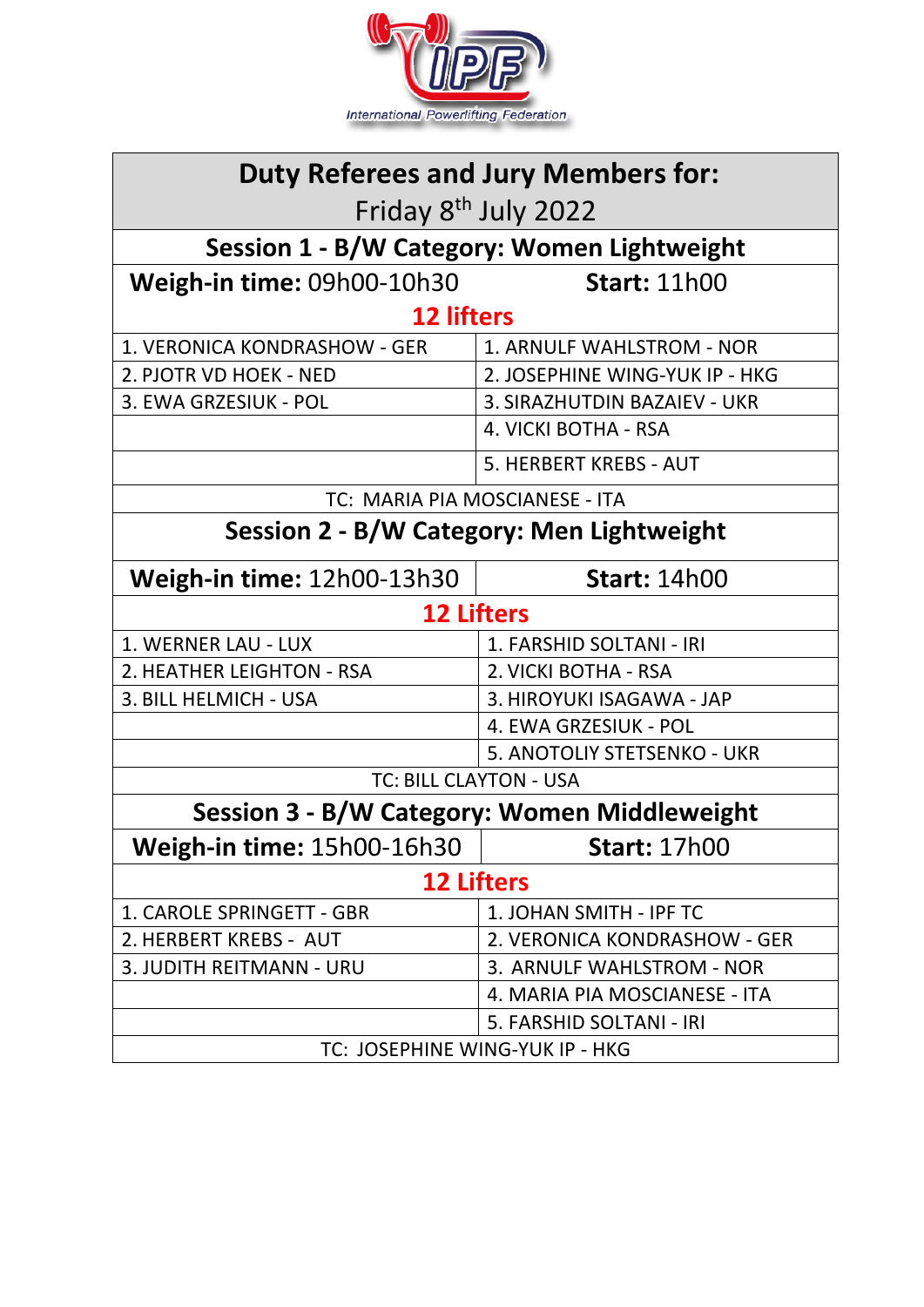

| <b>Duty Referees and Jury Members for:</b>        |                                |  |
|---------------------------------------------------|--------------------------------|--|
| Saturday 9 <sup>th</sup> July 2022                |                                |  |
| <b>Session 1 - B/W Category: Men Middleweight</b> |                                |  |
| Weigh-in time: 09h00-10h30                        | <b>Start: 11h00</b>            |  |
| <b>12 lifters</b>                                 |                                |  |
| 1. PJOTR VD HOEK - NED                            | 1. FARSHID SOLTANI - IRI       |  |
| 2. VERONICA KONDRASHOW - GER                      | 2. JOSEPHINE WING-YUK IP - HKG |  |
| 3. BILL HELMICH - USA                             | 3. SIARZHUTDIN BAZAIEV - UKR   |  |
|                                                   | 4. MARIA PIA MOSCIANESE - ITA  |  |
|                                                   | 5. HERBERT KREBS - AUT         |  |
| TC: ANATOLIY STETSENKO - UKR                      |                                |  |
| Session 2 - B/W Category: Women Heavyweight       |                                |  |
| Weigh-in time: 12h00-13h30                        | <b>Start: 14h00</b>            |  |
| <b>12 Lifters</b>                                 |                                |  |
| 1. VICKY BOTHA - RSA                              | 1. ARNULF WAHLSTROM - NOR      |  |
| 2. WERNER LAU - LUX                               | 2. JUDITH REITMANN - URU       |  |
| 3. EWA GRZESIUK - POL                             | 3. BILL HELMICH - USA          |  |
|                                                   | 4. HEATHER LEIGHTON - RSA      |  |
|                                                   | 5. CAROLE SPRINGETT - GBR      |  |
| TC: VERONICA KONDRASHOW - GER                     |                                |  |
| Session 3 - B/W Category: Men Heavyweight         |                                |  |
| <b>Weigh-in time:</b> 15h00-16h30                 | <b>Start: 17h00</b>            |  |
| <b>12 Lifters</b>                                 |                                |  |
| 1. FARSHID SOLTANI - IRI                          | 1. JOHAN SMITH - IPF TC        |  |
| 2. JOSEPHINE WING-YUK IP - HKG                    | 2. EWA GRZESIUK - POL          |  |
| 3. HIROYUKI ISAGAWA - JAP                         | 3. BILL CLAYTON - USA          |  |
|                                                   | 4. VERONICA KONDRASHOW - GER   |  |
|                                                   | 5. ANATOLIY STETSENKO - UKR    |  |
| TC: PJOTR VD HOEK - NED                           |                                |  |